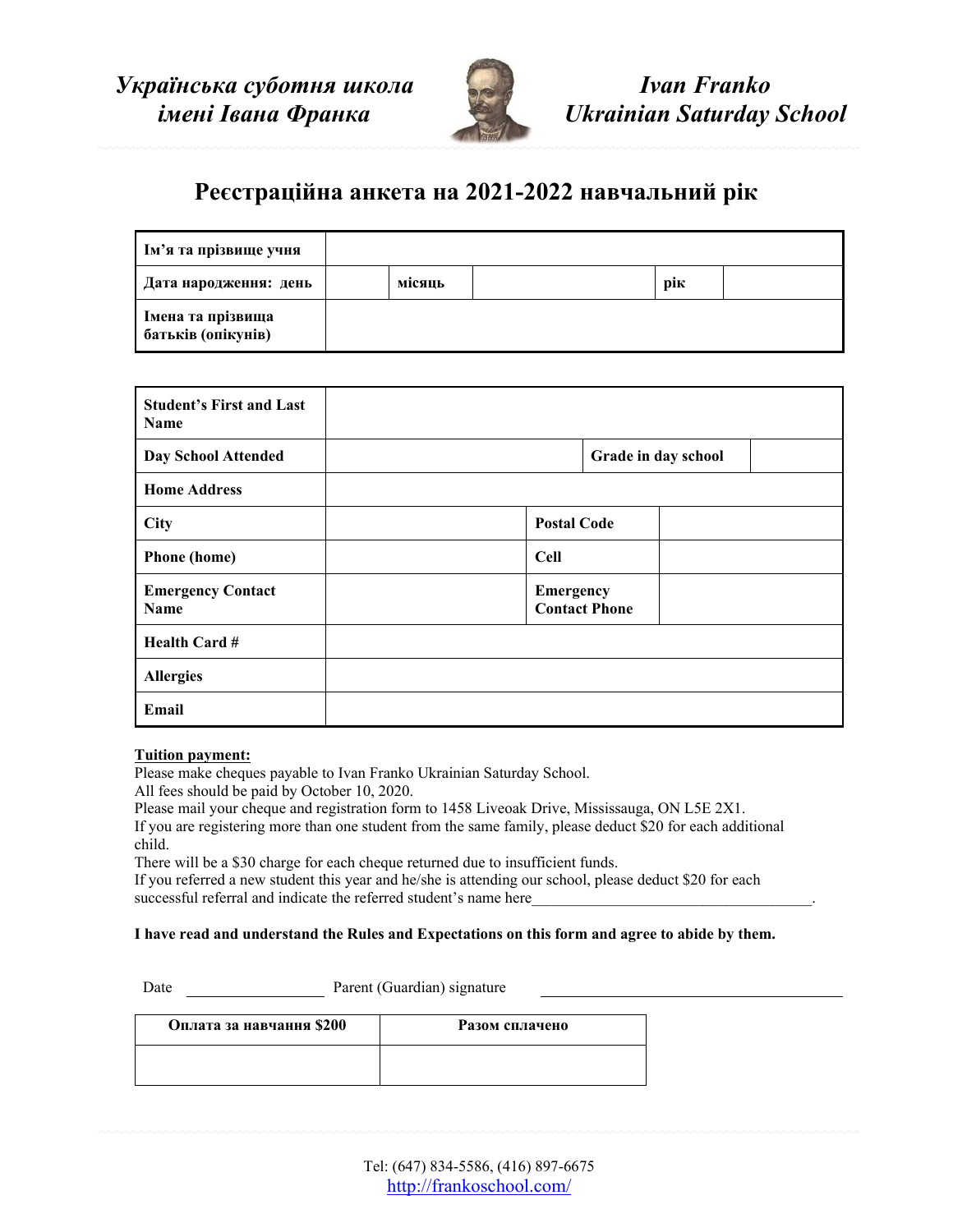

*Ivan Franko Ukrainian Saturday School*

#### **Photographic / Media Consent Form**

### **INFORMATION**

I hereby consent to the collection and use of my child's personal images by photography or video recording.

I acknowledge these may be used on the Ivan Franko Ukrainian Saturday School website and social media, in newsletters, publications and television, as well as distributed to members.

I further acknowledge that my child's image may be used by the Parent Committee and media to promote Ivan Franko Ukrainian Saturday School in the future.

I understand that no personal information, such as names, will be used in any publications unless express consent is given.

I also understand that my consent can be withdrawn at anytime in writing to the Ivan Franko Ukrainian Saturday School.

## **CONSENT FORM**

I ……………………………………………………………………………………………………

Name of parent/guardian

Consent to the use of photographs or video footage of my child,

……………………………………………………………………………………………………

Name of child

for use on the Ivan Franko Ukrainian Saturday School website and social media, in newsletters, publications and television, as well as for distribution to members.

Consent to the use of photographs or video footage being used to promote future Ivan Franko Ukrainian Saturday School events by the Parent Committee and other media.

I further understand that this consent may be withdrawn by me at anytime, upon written notice.

I give this consent voluntarily.

………………………………………………………… Signature of parent/guardian

Date …………………………………………..